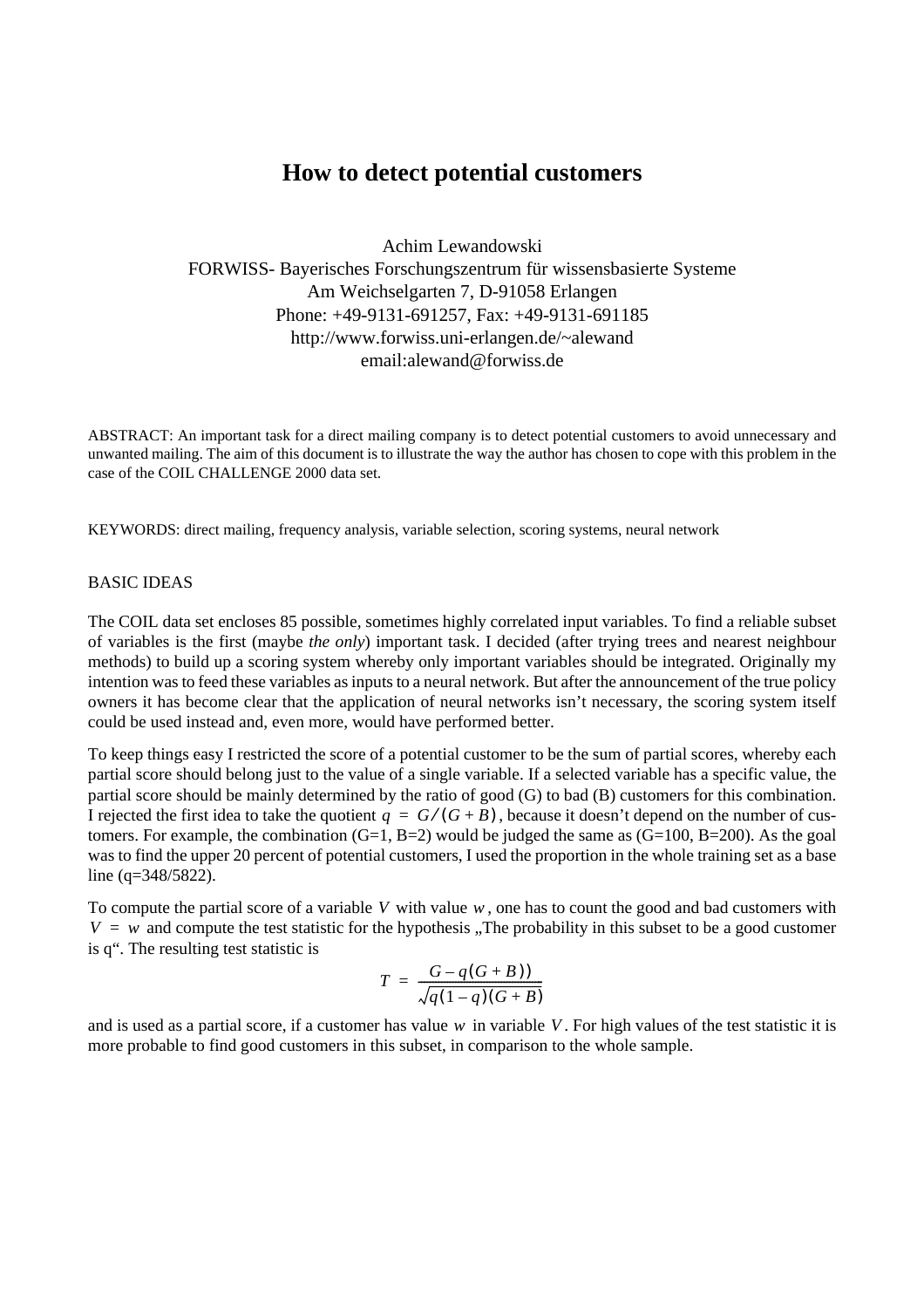## FINDING THE BEST VARIABLES

It was mentioned earlier that the total score of a customer should be the sum of its individual partial scores. The next task is to find convenient variables which should be included in the scoring system. For this process I used a stepwise procedure, which adds one variable per step. The procedure consists of the following steps:

1. Initialize the set of the already chosen variables A with  $A = \emptyset$ 

- 2. Repeat the steps 2a)-2d) 100 times
	- a) Generate a training set (5322 examples) and a test set (500 examples)
	- b) Compute the partial scores for every variable (using only the training set)
	- c) Compute the sum of partial scores of the variables in A for the customers in the test set
	- d) Repeat d1) d3)for every variable in a candidate set (can be always V1-V85))
		- d1) Add the partial scores of the chosen variable to the scores computed in 2c)
		- d2) Find the upper 20 percent with the highest scores
- d3) Compute the percentage of recognized good customers (in relation to all good customers in the test set)

3. Compute the mean of recognized good customers for all candidate variables

4. If there was a significant improvement: Include the best variable in A and start over with 2.

For my submission I used a simpler variation, each variable could only be included once. The possibility of adding the partial scores of a single variable several times allows to model a more general class of scoring systems. Additionally I'm not sure if it's wise to use different partitions for each new run of step 2. Maybe there is some kind of overfitting if always the same 100 partitions are used. For my submission I generated always new training and test sets. The performance from variable to variable was measured on different test sets.

#### THE RESULTS

I started two runs. The first run produced  $A = \{59, 47, 25, 82, 65\}$ . The scoring system with these variables would have recognized 116 policy owners. Another run resulted in  $A = \{59, 47, 1, 68, 61, 76, 82\}$  with 115 policy owners in the chosen set of 800 customers. Most information is included in the variables {59, 47}. Using these variables alone would have guaranteed to recognize 113 policy owners. With  $A = \{59, 47, 14, 18, 32\}$  it is even possible to get 129 correct cases. Unfortunately I have discovered this fact *after* the announcement of the true policy owners.

I generated a new run (which selected different variables as in my submission) to show the development of the mean percentage and the number of the recognized policy owners in the evaluation set:

| Added Var.                         | 59   | 47   |      | 16   | 82   | 47   | 78   | 78   | 78   | 79   |
|------------------------------------|------|------|------|------|------|------|------|------|------|------|
| Mean Percen-<br>tage               | 41.5 | 53.8 | 55.2 | 54.6 | 54.6 | 55.8 | 56.2 | 56.6 | 56.7 | 56.7 |
| Number of<br>True Policy<br>owners | 94   | 113  | 120  | 120  | 115  | 116  | 118  | 118  | 118  | 118  |